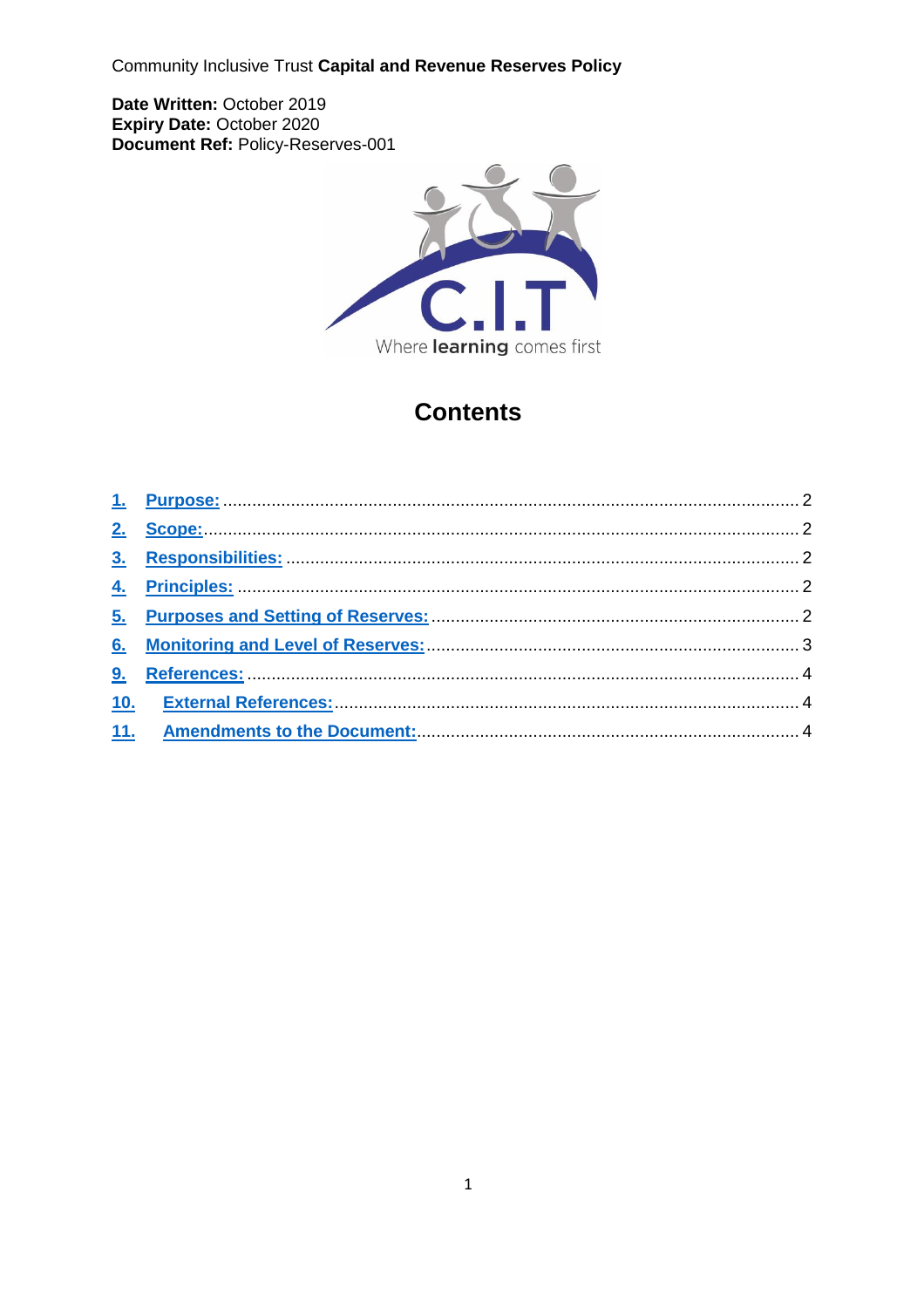**Date Written:** October 2019 **Expiry Date:** October 2020 **Document Ref:** Policy-Reserves-001

#### <span id="page-1-0"></span>**1. Purpose:**

It is the purpose of this policy to ensure the stability of the Trust's organisational operations, so that it has the ability to adjust quickly to changes in financial circumstances, such as large unbudgeted expenditure, cyclical maintenance and working capital.

Charities are required to establish a reserves policy in order to protect their operations. However, regardless of the regulatory requirements establishing reserves that protect the operation of the Trust and contribute to its smooth running is good practice and forms part of its overall financial control and governance framework.

#### <span id="page-1-1"></span>**2. Scope:**

This document is to be used as a basis for setting out some principles that the Trust is recommended to adopt and presents a detailed policy that is approved by the Trust Board.

#### <span id="page-1-2"></span>**3. Responsibilities:**

It is the responsibility of the Board of Trustees for the spending of the Trust's funds in that it is utilised for the purpose intended and there is probity in the use of public funds.

## <span id="page-1-3"></span>**4. Principles:**

4.1 This policy takes into account the following principles:-

- 4.1.1 Reserves must have a specific purpose related to future spending or covering current and future risks
- 4.1.2 The size of the reserves should balance the benefit of current spending with the risks the reserves cover
- 4.1.3 The reserves should be transparent and maintain the link with the purposes for which the income was given
- 4.1.4 Reserves should ensure that sufficient resources are available so that unexpected events can be accommodated without causing issues within the current year, generating a deficit or cash flow concerns.

Whilst the DfE require reserves to be limited to a level where its use in the future is known, there is an overriding need to ensure that there is value for money.

The Trust's Reserve Policy is not regarded as a static policy as circumstances will change with time. Therefore this policy will be reviewed at least annually as part of the Trust's schedule of review.

# <span id="page-1-4"></span>**5. Purposes and Setting of Reserves:**

The following purposes and setting of reserves are considered appropriate for Community Inclusive Trust:

5.1 General reserves are to be maintained at a level that are at least 3.5% of the gross income of the schools within the Trust. The aim is to increase this to 5% over a period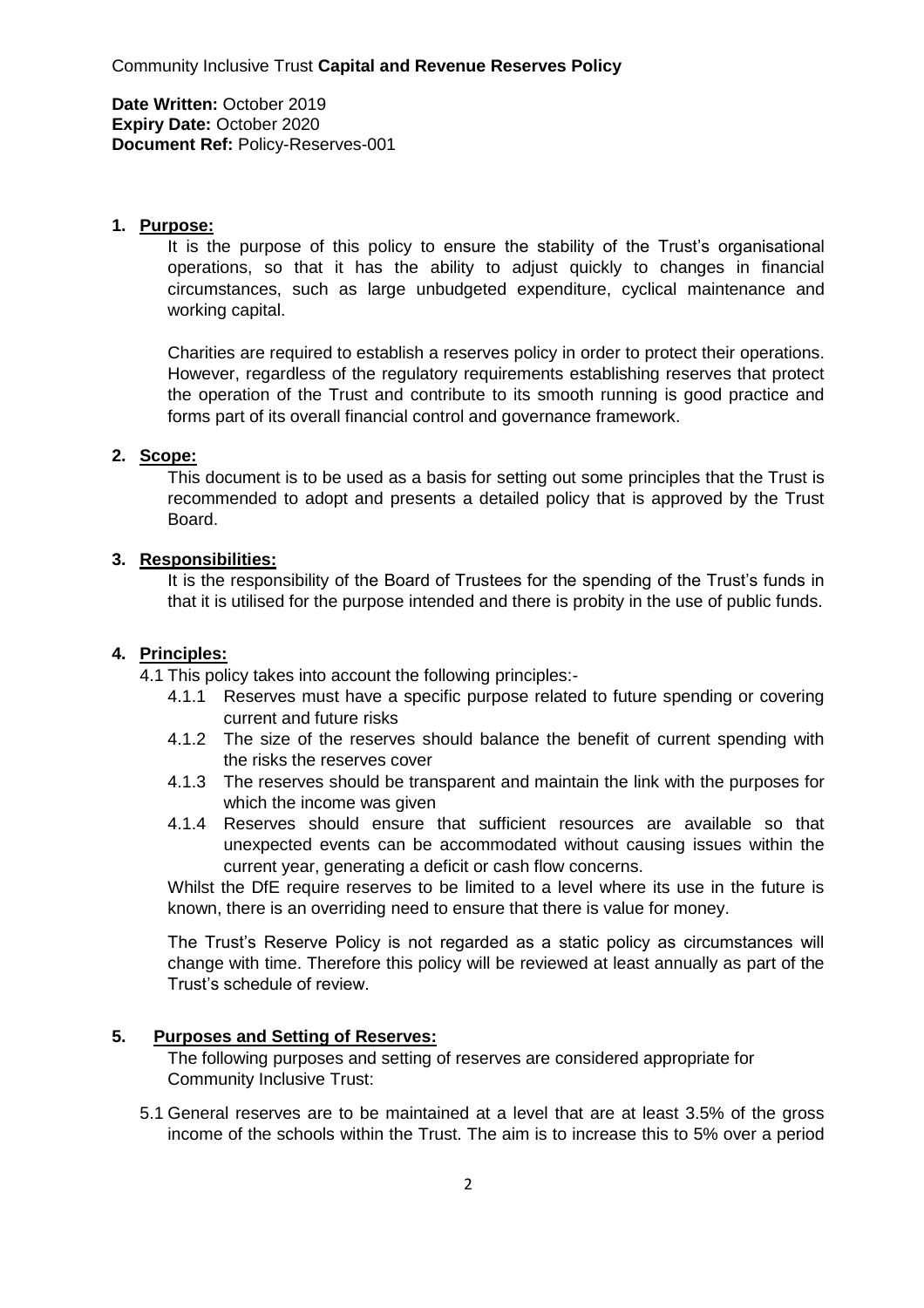**Date Written:** October 2019 **Expiry Date:** October 2020 **Document Ref:** Policy-Reserves-001

> of 3 years from the date of this policy. However, this level will be reviewed annually by the Board.

> Unspent income and/or grants not specifically identified for other purposes will be added to the general reserve. Any in-year deficits will be resourced from this fund as far as possible. If deficits result in the fund falling below the 3.5% threshold, either resources will need to be set aside in the following years budget, or funds will need to be transferred from the capital reserves budget and capital projects be put on hold in order to restore the general reserves fund. If the shortfall is significant, the Accounting Officer may propose to the Trust Board that the fund is restored over more than one year.

5.2 Specific Capital Reserves are to be identified by the Trust Board as part of the five year strategic plan. As part of the annual budgeting process all schools and the Trust Support Hub should consider whether they wish to propose for additional capital reserves to be established. The school condition and its development/improvements plan should be the main input into the process. Proposals for establishing reserves will need to be agreed with the CEO who will present them to the Trust Board for approval.

## <span id="page-2-0"></span>**6. Monitoring and Level of Reserves:**

- 6.1. The level of reserves will be monitored throughout the year as part of the normal monitoring and budgetary reporting processes to:-
	- 6.1.1. Identify when reserves are drawn on, the reasons and any corrective action, if any, that needs to be taken;
	- 6.1.2. Identify when reserve levels increase or decrease significantly above or below the expected target levels, the reasons and any corrective action, if any, that needs to be taken;
	- 6.1.3. Ensure that this Reserves policy continues to be relevant as the Trust develops in relation to the number of schools, or changes in activities;
	- 6.1.4. Review the statement on reserves in the Trustees' Annual Report where there have been significant changes in the reserves policy or the level of reserves held.
- 6.2. The Trust believes that the funding received in any one year should be used to support the children on roll at the time, unless there is a specific project which requires the accumulation of funding over more than one academic year. The Trust also wishes to ensure the stability of the organisational operations and so, reserve levels should enable us to react quickly to changes in financial circumstances, for example, large unbudgeted expenditure.

## **7. Charities and Education and Skills Funding Agency Accounting Requirements**

7.1. The Trust is required to report in its accounts the level of reserves held split between restricted general funds, restricted capital fund and unrestricted funds. For the purposes of clarification regarding the different types of reserves above, the general reserve and the specific capital reserve referred to in this policy are both unrestricted funds. The Trust has discretion to move resources from unrestricted to restricted